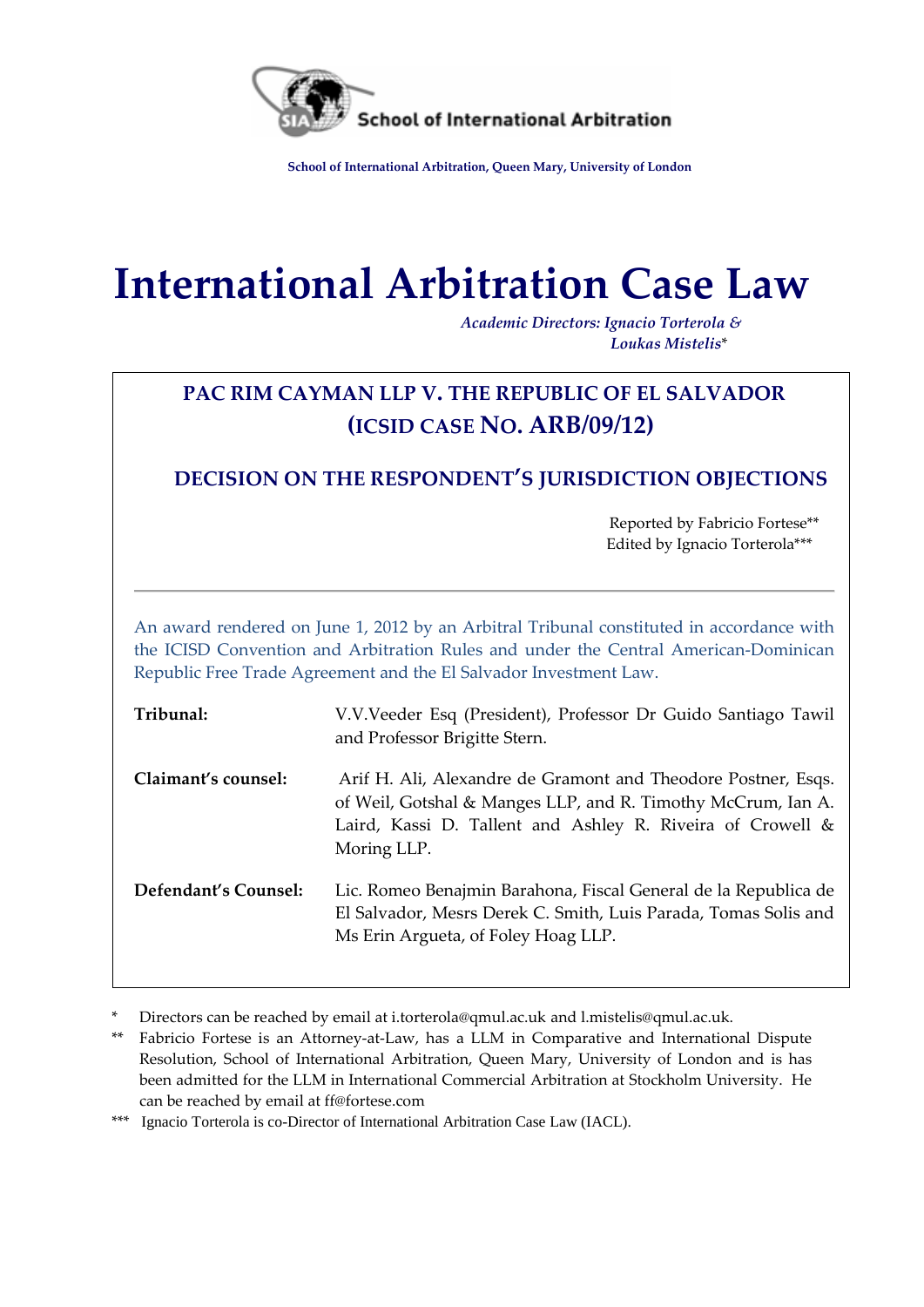## INDEX OF MATTERS DISCUSED

| 1. |  |
|----|--|
| 2. |  |
|    |  |
|    |  |
|    |  |
|    |  |
|    |  |
|    |  |
|    |  |
|    |  |
|    |  |
|    |  |
|    |  |
|    |  |
|    |  |
|    |  |
|    |  |
|    |  |
|    |  |
|    |  |
|    |  |
|    |  |
|    |  |
|    |  |
|    |  |
|    |  |
| 3. |  |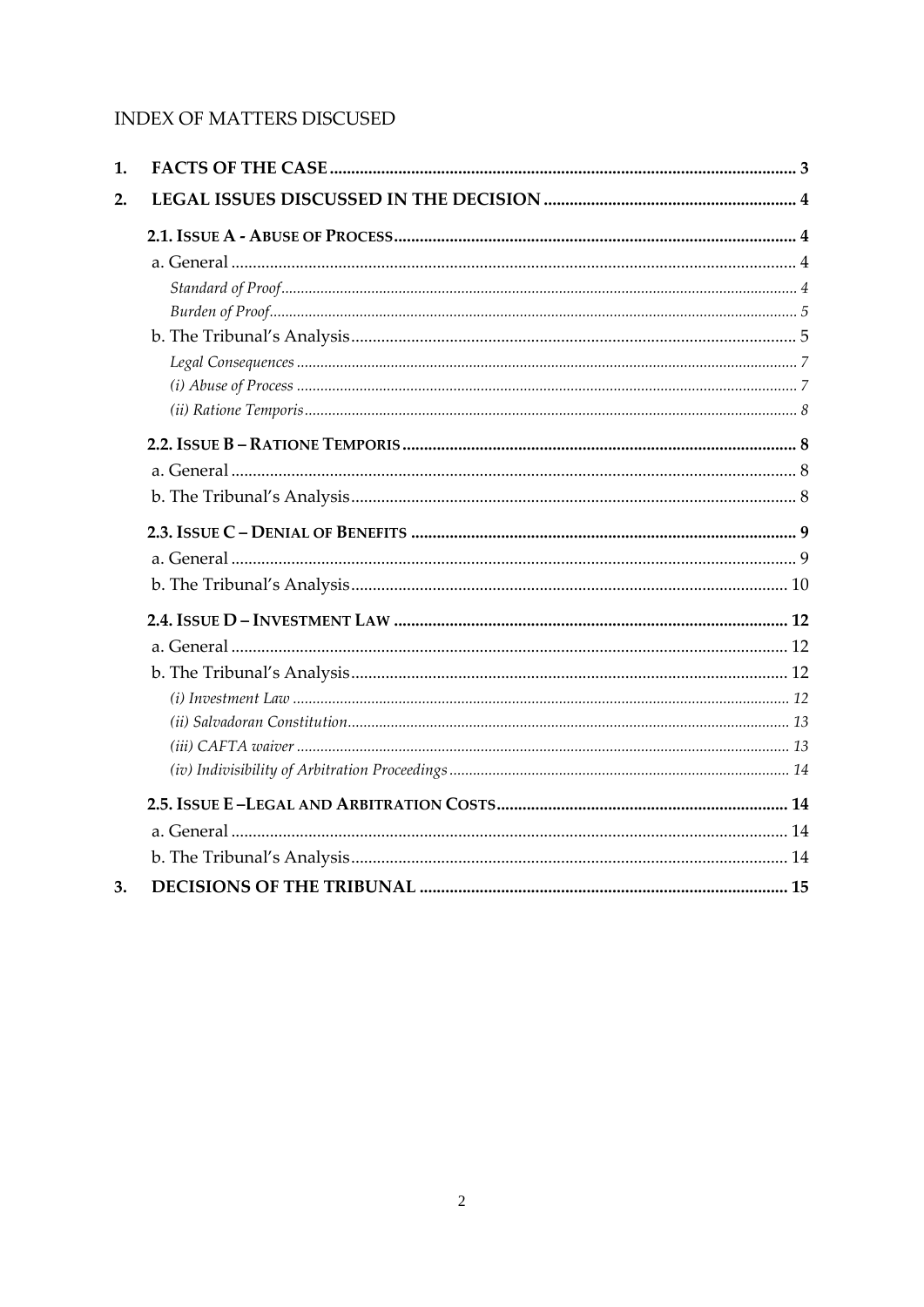## *Digest*

## **1. Facts of the Case**

The Claimant is Pac Rim Cayman LLC, a legal person organised under the laws of Nevada, USA and wholly owned by Pacific Rim Mining Corporation, from Canada. The Claimant started this arbitration against El Salvador, both on its own behalf and on behalf of its Salvadoran subsidiaries, the "Enterprises": (i) Pacific Rim El Salvador ("PRES") and (ii) Dorado Exploraciones ("DOREX").

The "Enterprises" own certain rights in mining areas located in Las Cabañas and San Vicente, in the northern part of El Salvador.

The Claimant advanced several claims against El Salvador's (i) arbitrary and discriminatory conduct, lack of transparency, unfair and inequitable treatment in failing to act upon the Enterprises' application for a mining exploitation concession and environmental permits following the Claimant's discovery of valuable deposits of gold and silver under exploration licenses granted by the Ministry of Economy (MINEC) for the Respondent; (ii) unlawful expropriation of the investments of the Claimant in El Salvador.

In pursuance of these claims, the Claimant alleged that the Respondent breached obligations under CAFTA[1](#page-2-0), Salvadoran Investment Law[2](#page-2-1) and other legislation[3](#page-2-2).

In these proceedings, the Respondent's Objections to the Tribunal's Jurisdiction comprise four independent grounds: Abuse of Process by the Claimant (Issue A); Ratione Temporis (Issue B); the Respondent's Denial of Benefits under CAFTA Article 10.12.2 (Issue C); and the Investment Law (Issue D). In addition, the Tribunal addressed the Parties' respective claims for Legal and Arbitration Costs (Issue E).

The Republic of Costa Rica and the US Department of State, both as Non-Disputing parties, made a submission<sup>4</sup> regarding the denial of benefits under CAFTA Article 10.12.2. Costa Rica also commented on the definition in CAFTA of an "investor" and "national".

Eight member organizations of La Mesa Frente a la Minería Metálica de El Salvador submitted a written submission under cover of a letter from the Centre for International Environmental Law ("CIEL"), and addressed the following matters: (i) the factual background to the dispute raised by the Claimant in this arbitration proceedings, (ii) whether there exists any "legal dispute" under Article 25 of the ICSID Convention or

<span id="page-2-0"></span> $\overline{a}$ <sup>1</sup> CAFTA Article 10.3 (National Treatment); Article 10.4 (Most-Favoured National Treatment); Article 10.5 (Minimum Standard of Treatment); Article 10.7 (Expropriation and Compensation) and Article 10.16.1.(b) (Investment Authorizations). <sup>2</sup> Article 5 (Equal Protection); Article 6 (Non-Discrimination) and Article 8 (Expropriation). <sup>3</sup> Salvadoran Mining Law (Articles 8, 14, 19 and 23); Salvadoran Constitution (Article 86), Salvadoran

<span id="page-2-2"></span><span id="page-2-1"></span>Civil Code (Article 1) and Salvadoran Governmental Ethics Law (Article 4(j)).  $^4$  Pursuant to CAFTA Article 10.20.2

<span id="page-2-3"></span>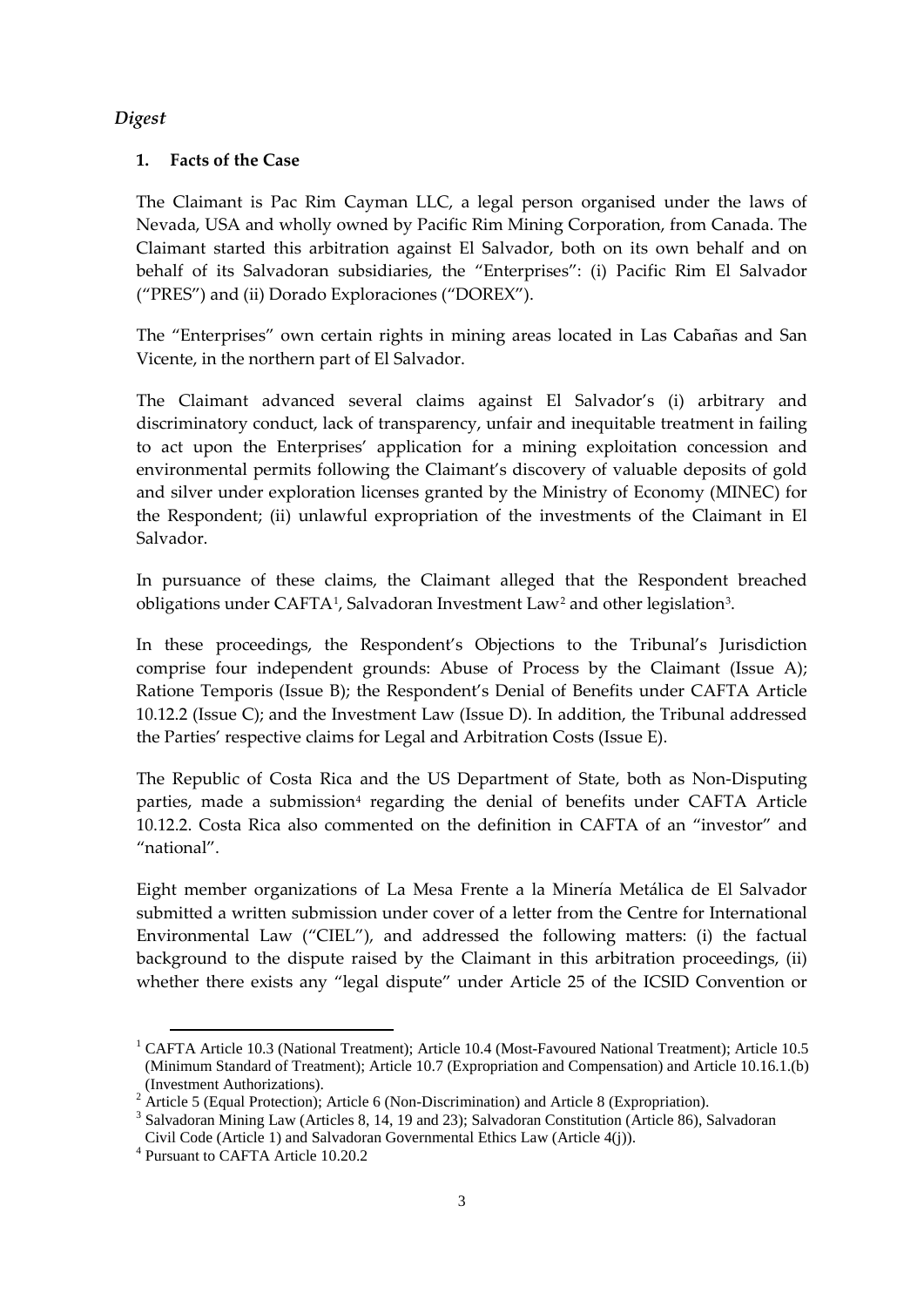any "measure" under CAFTA Article 10.1; (iii) whether the Claimant's claim amounts to an abuse of process; and (iv) the Respondent's denial of benefits under CAFTA Article 10.12.2.

## **2. Legal issues discussed in the decision**

## **2.1. Issue A - Abuse of Process**

*a. General*

The Respondent's position was summarised at the outset of its Post-Hearing Submissions:

"*Pacific Rim Mining Corp., a Canadian corporation, through its wholly-owned shell subsidiary, Pac Rim Cayman, has abused the international arbitration process by changing Pac Rim Cayman's nationality from the Cayman Islands to the United States, and then using this nationality to initiate ICSID arbitration proceedings for a pre-existing dispute and assert claims under CAFTA and the Investment Law of El Salvador as a national of the United States. The consequence of this abuse can only be the dismissal of this entire arbitration.*"[5](#page-3-0)

The Tribunal first established its general approach to the question of proof for the purpose of this issue. In this sense, two distinct factors were relevant: (i) the burden of proof and (ii) the standard of proof required to discharge that burden.

## *Standard of Proof*

Having received the Tribunal a substantial mass of evidential materials directed at factual issues, the Tribunal thought it inappropriate to apply to those issues a lesser standard of proof in favour of the Claimant, when the Tribunal could arrive fairly at its decision on a sufficient evidential record to which both Parties have had a full opportunity to contribute and, moreover, have also substantially contributed.

The application of that "prima facie" or other like standard is limited to testing the merits of a Claimant's case at a jurisdictional stage; and it cannot apply to a factual issue upon which a tribunal's jurisdiction directly depends, such as the Abuse of Process, Ratione Temporis and Denial of Benefits issues in this case.

<span id="page-3-0"></span>The Tribunal therefore decided, in regard to all disputed facts relevant to the jurisdictional issues under CAFTA, not to apply the lesser "prima facie" standard in favour of the Claimant; but, instead, the higher standard of proof applicable to both Parties' cases, whether it be described as the preponderance of the evidence or a standard based on a balance of probabilities. In arriving at this decision, the Tribunal noted that the Respondent's jurisdictional objection based on Abuse of Process by the Claimant did not, in legal theory, operate as a bar to the existence of the Tribunal's jurisdiction; but, rather, as a bar to the exercise of that jurisdiction, necessarily assuming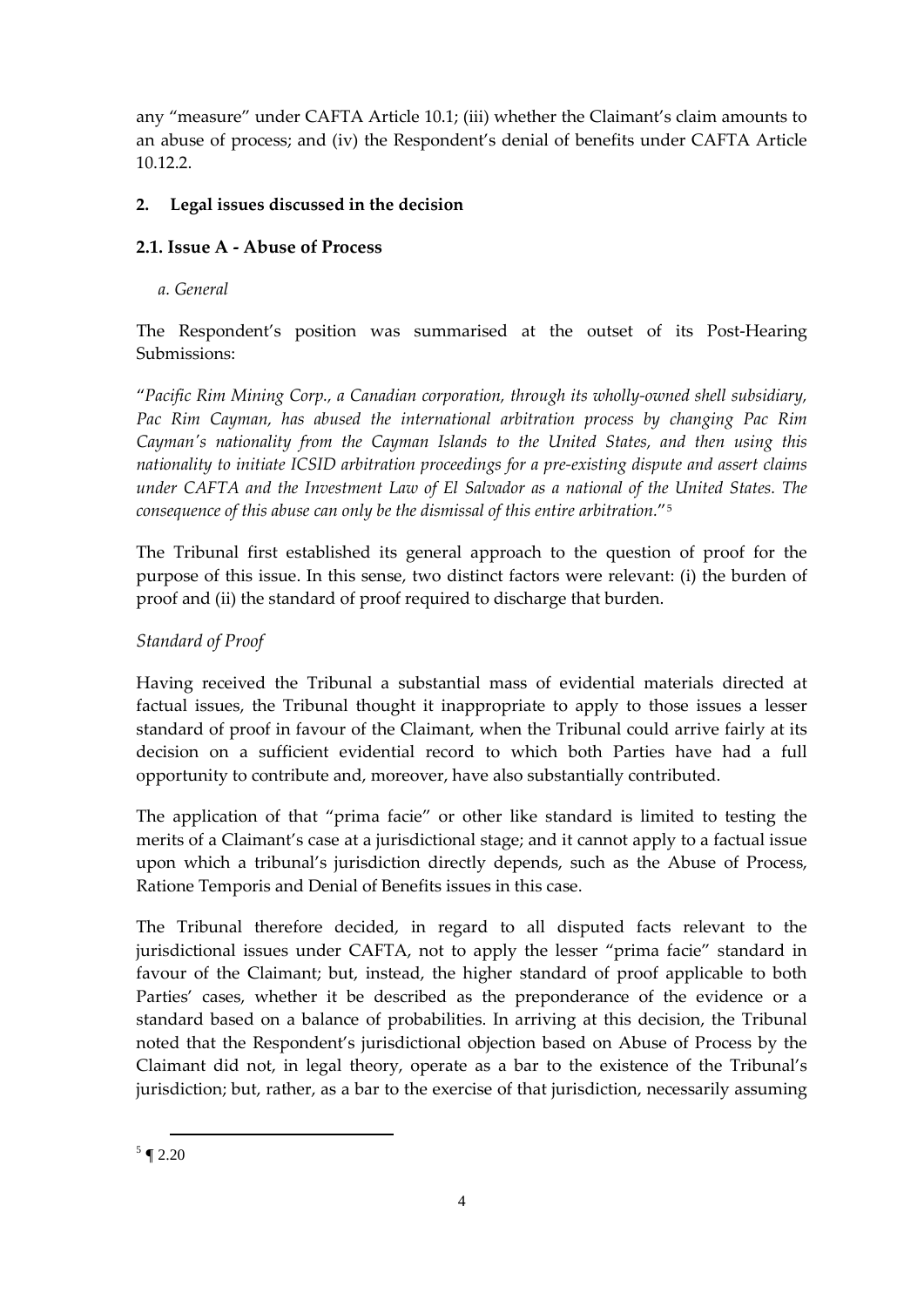jurisdiction to exist. For present purposes, the Tribunal considered this to be a distinction without a difference.

## *Burden of Proof*

As far as the burden of proof is concerned, in the Tribunal's view, it cannot be disputed that the party which alleges something positive has ordinarily to prove it to the satisfaction of the Tribunal. At this jurisdictional level, the Claimant had to prove that the Tribunal has jurisdiction. Of course, if there are positive objections to jurisdiction, the burden lies on the Party presenting those objections, in other words, here the Respondent.

For the purpose of its Decision, the Tribunal adopted a general approach to the Parties' disputed factual allegations whereby all the elements of proof adduced by the Parties are considered by the Tribunal for the purpose of assessing whether the Claimant and the Respondent had discharged their respective burdens to prove their respective cases.

## *b. The Tribunal's Analysis*

The Tribunal found as a relevant fact, that one of the principal purposes of the change in the Claimant's nationality was the access thereby gained to the protection of investment rights under CAFTA and its procedure for international arbitration available against the Respondent. Although the Tribunal accepted that another purpose was to save unnecessary expenses for the Pacific Rim group of companies, the Tribunal found, as a fact, based on the Claimant's own evidential materials, that such a purpose was not the dominant, still less the only, motive for the change. As rightly emphasized by the Respondent, "… Claimant presents no evidence that the costs of maintaining a limited liability company in Nevada are significantly cheaper than being incorporated in the Cayman Islands."[6](#page-4-0)

It was not contested between the Parties that the circumstances of this case were decisive as to the time when the relevant measure(s) occurred and the Parties' dispute arose, whether before or after the change in the Claimant's nationality on 13 December 2007.

In order to determine whether the Claimant's change of nationality was or was not an abuse of process, the Tribunal must first ascertain whether the relevant measure(s) or practice took place by El Salvador before or after the change in nationality on 13 December 2007. This approach in turn required the Tribunal to ascertain the legal nature of the relevant measure(s).[7](#page-4-1) In order to identify these measures or practice, the Tribunal must necessarily analyse the Claimant's own pleadings. In doing so, the Tribunal considered that the Claimant's case was most clearly pleaded and explained during the Hearing, where it was stated that:

 $\overline{a}$  $6 \n\P 2.41$ 

<span id="page-4-1"></span><span id="page-4-0"></span> $7 \text{ } 2.52$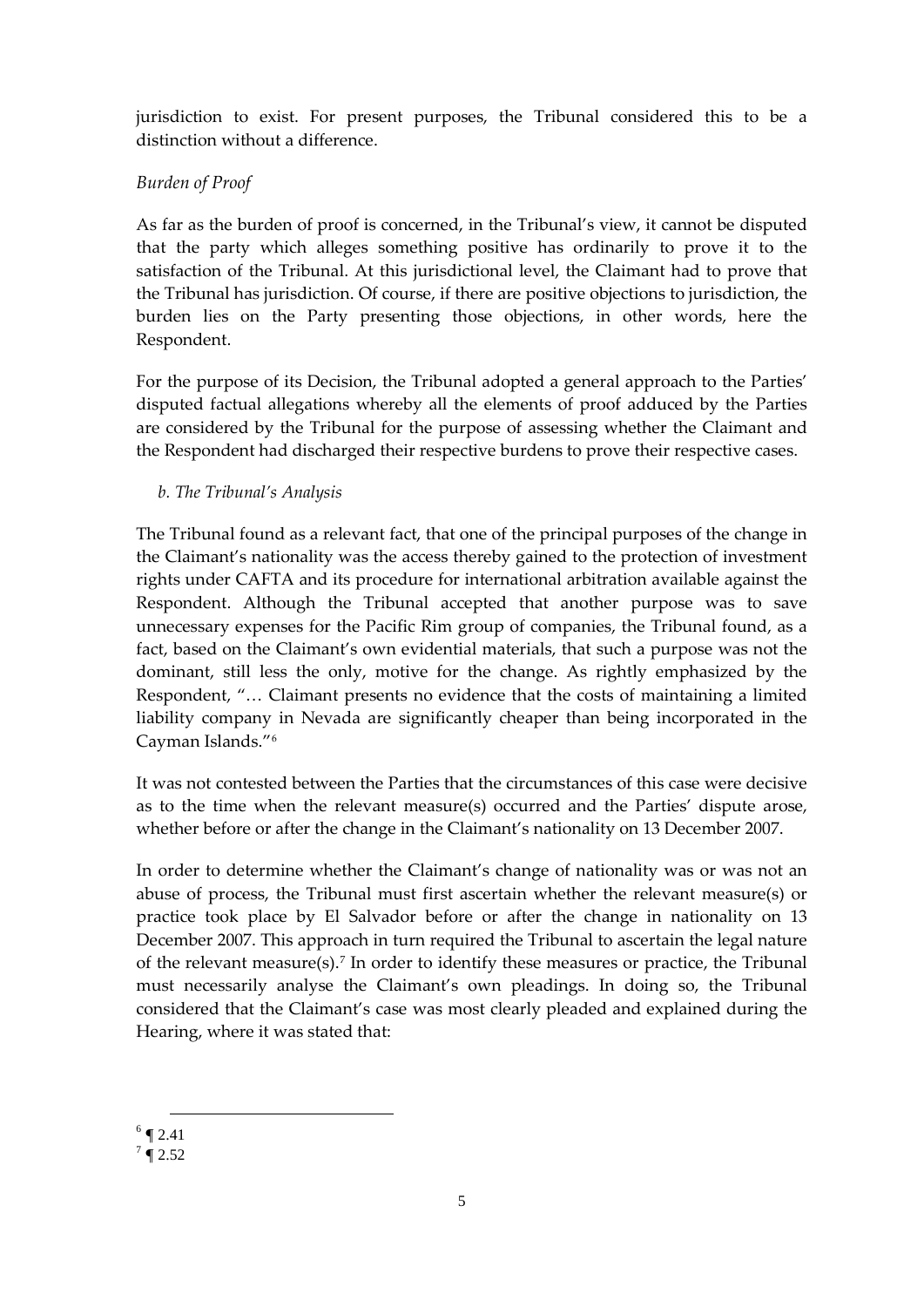"*The measure at issue (…)that is, the measure that is the basis for Claimant's articulation of breaches by Respondent of obligations on the international law plane is the practice of withholding mining-related permits. It is that measure that forms the basis of our claims …"* 

Accordingly, the Tribunal treated the Claimant's pleaded case as alleging a practice by the Respondent which came to the Claimant's knowledge only with President Saca's reported speech in March 2008 (which announced that he opposed granting any new mining permits). Such practice was alleged to consist of either a continuing or composite act in breach of CAFTA and for which the Claimant claims damages only from March 2008 onwards.

At the end of the Hearing, the Tribunal requested both the Claimant and the Respondent to comment on whether and (if so) when the alleged practice constituted a continuing act or a composite act, as those two terms are used in Articles 14 and 15, respectively, of the ILC Articles on State Responsibility of States and in particular whether the Claimant's pleaded claims were based on alleged conduct by the Respondent that predated the Claimant's change of nationality on 13 December 2007.

The question of identifying precisely when an internationally wrongful act takes place has important consequences on the law of international responsibility; and, as far as it concerns investment arbitration under a treaty, it can directly affect (as here) the exercise of jurisdiction by a tribunal.

In any particular case, three different situations can arise: (i) a measure is a "onetime act", that is an act completed at a precise moment; or (ii) it is a "continuous" act, which is the same act that continues as long as it is in violation of rules in force; or, (iii) it is a "composite" act, that is an act composed of other acts from which it is legally different. These important and well-established distinctions under customary international law are considered in the Commentaries of the ILC Articles on State Responsibility.[8](#page-5-0)

Was the relevant measure in the present case a continuous act or a composite act? This is important, if the continuous or composite act extends over a critical date, here the Claimant's change of nationality on 13 December 2007.

As regards a composite act, the ILC Commentaries state: "*In cases where the relevant obligation did not exist at the beginning of the course of conduct but came into being thereafter, the "first' of the actions or omissions of the series for the purposes of State responsibility will be the first occurring after the obligation came into existence.*

*Paragraph 1 of article 15 defines the time at which a composite act occurs as the time at which the last action or omission occurs …"[9](#page-5-1)*

The Claimant pleaded that the alleged unlawful practice by the Respondent is a negative practice not to grant any mining application. Also, although there were deadlines fixed

<span id="page-5-0"></span> $8 \sqrt{9}$  2.67 – 2.70

<span id="page-5-1"></span><sup>&</sup>lt;sup>9</sup> ILC Commentaries, pp 63-64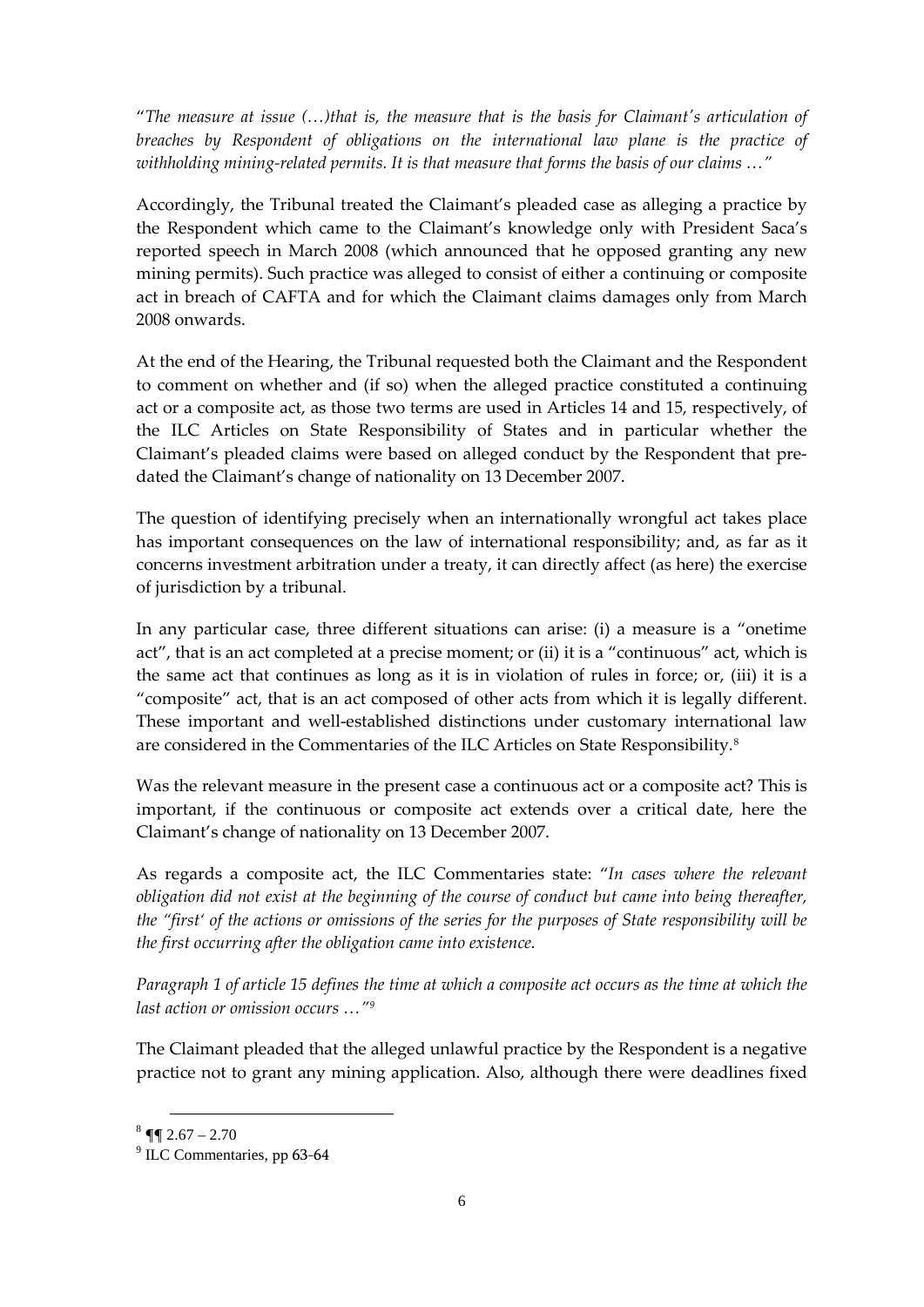under Salvadoran law for the granting of the permits and the concession, the Claimant understood that the Salvadoran authorities themselves did not treat these deadlines as definitive deadlines after which permits or concessions could no longer be granted to the Claimant at all.

In the Tribunal's view, on the particular facts of this case as pleaded by the Claimant, an omission that extends over a period of time and which, to the reasonable understanding of the relevant party, did not seem definitive should be considered as a continuous act under international law. The legal nature of the omission did not change over time: the permits and the concession remained non-granted. The controversy began with a problem over the non-granting of the permits and concession; and it remained a controversy over a practice of not granting the mining permits and concession.

Accordingly, the Tribunal determined that the alleged de facto ban should be considered as a continuing act under international law, which: (i) started at a certain moment of time after the Claimant's request for environmental permits and an exploitation concession but before the Claimant's change of nationality in December 2007 and (ii) continued after December 2007, being publicly acknowledged by President's Saca speech in March 2008; or, in other words, that the alleged practice continued after the Claimant's change of nationality on 13 December 2007.

*Legal Consequences:* What are the legal consequences of the existence of an alleged continuous act overlapping the Claimant's change of nationality? This question touches not only upon the Abuse of Process issue, but also the Ratione Temporis issue.

## *(i) Abuse of Process*

The Tribunal first considered the point in time when a change of nationality can become an abuse of process. In the Tribunal's view, the dividing-line occurs when the relevant party can see an actual dispute or can foresee a specific future dispute as a very high probability and not merely as a possible controversy.

To this extent, the Tribunal accepted that: "... it is clearly an abuse for an investor to manipulate the nationality of a shell company subsidiary to gain jurisdiction under an international treaty at a time when the investor is aware that events have occurred that negatively affect its investment and may lead to arbitration." In particular, abuse of process must preclude unacceptable manipulations by a claimant acting in bad faith and fully aware of an existing or future dispute.

*"... the investor has substantial control over the stages of the development of the dispute (…). Because it is the investor who must express disagreement with a government action or omission and the investor who must formulate legal claims, the investor may delay the development of the dispute into these later stages until it has completed the manipulative change of nationality."[10](#page-6-0)*

<span id="page-6-0"></span> $\overline{a}$  $10 \text{ } \P 2.100$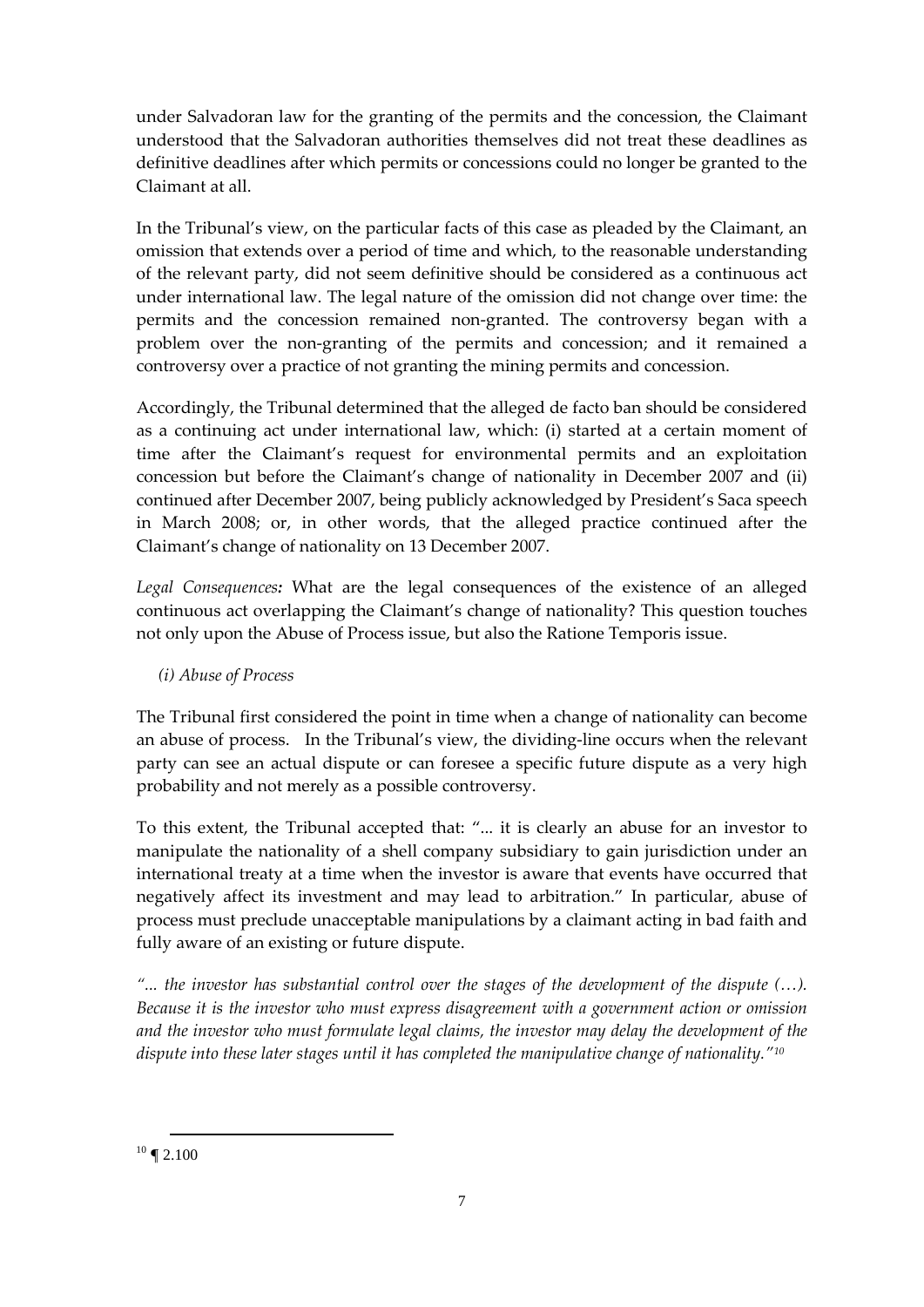#### *(ii) Ratione Temporis*

The Tribunal decided that for jurisdiction to exist under CAFTA in the present case ratione temporis, there must be a dispute between the Parties after the application of CAFTA to the Claimant consequent upon its change of nationality on 13 December 2007, based on a continuous act or measure that existed after such date.

The relevant date for deciding upon the Abuse of Process issue must necessarily be earlier in time than the date for deciding the Ratione Temporis issue. Should the alleged practice was a continuous act (as concluded by the Tribunal), this means that the practice had started before the Claimant's change of nationality and continued after such change.

The Claimant's alleged measure (the de facto ban pleaded for its CAFTA claims), was understood by the Tribunal as a continuous act relevant for the Claimant's claims for compensation from March 2008 onwards (not before); As such, the measure became known to the Claimant only from the public report of President Saca's speech on 11 March 2008; and that, also as such, it was not known to or foreseen by the Claimant before 13 December 2007 as an actual or specific future dispute with the Respondent under CAFTA.

#### **2.2. Issue B – Ratione Temporis**

#### *a. General*

This Ratione Temporis issue was not decisive of the Tribunal's jurisdiction in regard to the Claimant's CAFTA claims. In these circumstances, the Tribunal addressed this issue shortly, as a matter of courtesy to the Parties.

#### *b. The Tribunal's Analysis*

The relevant questions to be addressed under this issue were: (i) whether, in order to be an investor making an investment under CAFTA Article 10.28, an enterprise had already to be a national or an enterprise of a Party or if such nationality could be acquired after the investment has been made; (ii) what is the relevant measure and which date should be considered as the date of the measure for the purpose of this issue; and (iii) the relevance to be given by the Tribunal, if any, to the award in the *[Commerce Group](https://sites.google.com/a/internationalarbitrationcaselaw.com/www/new-cases/commercevelsalvadordecisiononjurisdictionbyfabriciofortese)* arbitration<sup>[11](#page-7-0)</sup>

*(i) The First Question[12](#page-7-1):* In the Tribunal´s opinion, for the purpose of this Ratione Temporis issue, what CAFTA requires<sup>13</sup> is not that the investor should bear the nationality of one of the Parties before its investment was made, but that such

<span id="page-7-0"></span><sup>&</sup>lt;sup>11</sup> ICSID Case No. ARB/09/17, Award, 14 March 2011 [https://sites.google.com/a/internationalarbitrationcaselaw.com/www/new](https://sites.google.com/a/internationalarbitrationcaselaw.com/www/new-cases/commercevelsalvadordecisiononjurisdictionbyfabriciofortese)[cases/commercevelsalvadordecisiononjurisdictionbyfabriciofortese](https://sites.google.com/a/internationalarbitrationcaselaw.com/www/new-cases/commercevelsalvadordecisiononjurisdictionbyfabriciofortese)

<span id="page-7-1"></span> $12 \text{ }\P\P$  3.32 – 3.34

<span id="page-7-2"></span> $13$  Article 10.28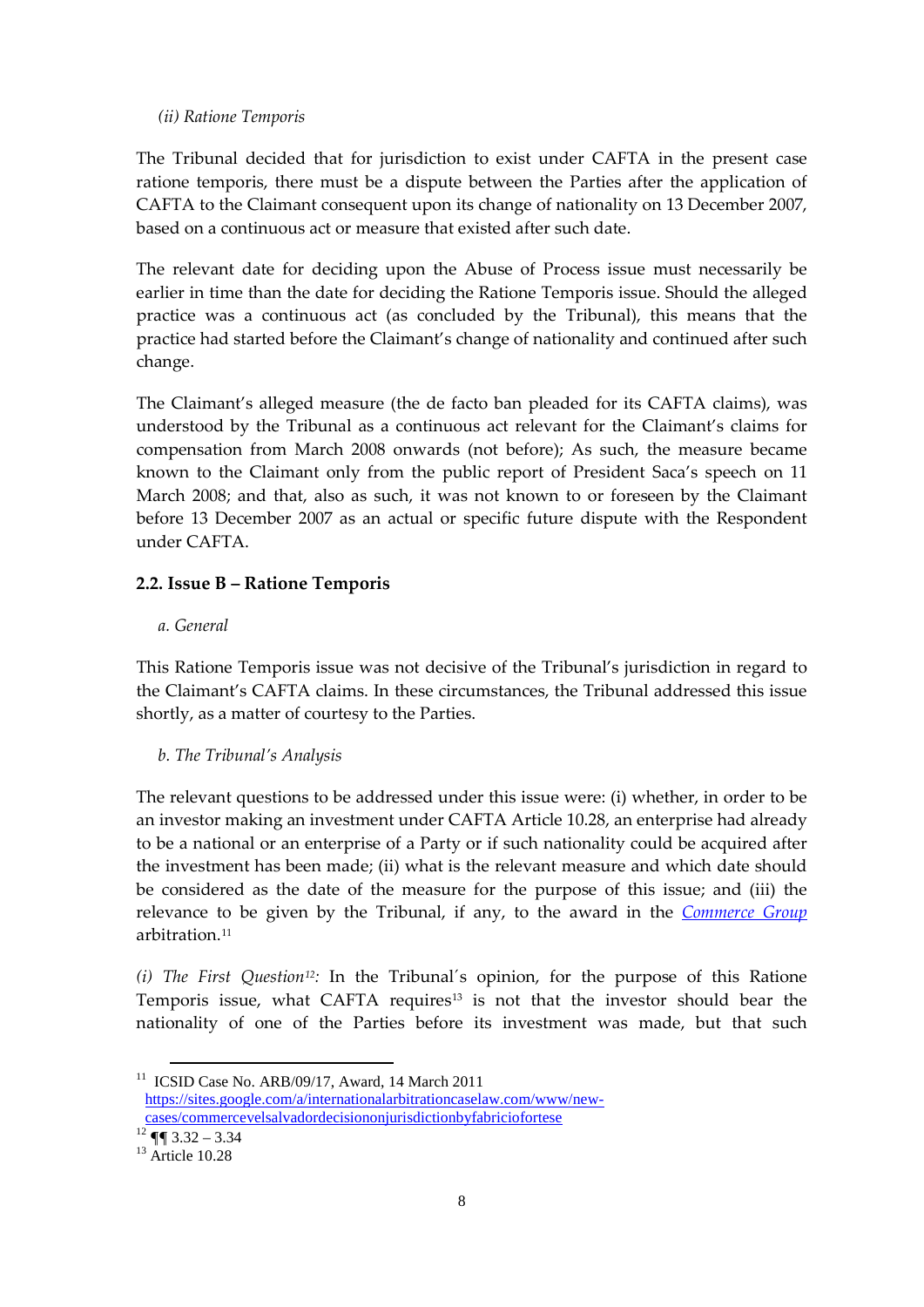nationality should exist prior to the alleged breach of CAFTA by the other Party. Therefore, as regards this issue in the present case, the Tribunal was required to determine when the Parties' dispute arose in order to establish if the Claimant's required nationality under CAFTA nationality was present at the relevant time.

*(ii) The Second Question[14](#page-8-0):* The Tribunal determined that the relevant dispute as regards the Claimant's claims (the de facto mining ban resulting from a practice of withholding mining-related permits and concessions) arose on 13 March 2008, at the earliest.

The Tribunal's determination has several consequences for the Ratione Temporis issue. First, as a matter of chronology, at the time the dispute arose in March 2008, the Claimant was a national of the USA, a CAFTA Party (since 13 December 2007). Second, the relevant measure alleged by the Claimant will necessarily focus on unlawful acts or omissions under CAFTA that allegedly took place not earlier than March 2008.

*(iii) The Third Question[15](#page-8-1):* In the Tribunal's opinion, the present case differs from the *Commerce Group* arbitration. The relevant measure here, as opposed to the one in that proceedings, is not a specific and identifiable governmental measure that effectively terminated the investor´s rights at a particular moment in time (i.e. the termination of a permit or license, denial of an application, etc.), but, rather the alleged continuing practice of the Respondent to withhold permits and concessions in furtherance of the exploitation of metallic mining investments. Moreover, no legal action against the Respondent had been filed before the local Salvadoran courts by the Claimant. Whilst it will remain for the Claimant to prove its claims at the merits stage of these proceedings, the way the case has been pleaded and clarified by the Claimant before this Tribunal indicates that the distinction made in the *Commerce Group* award was inapplicable to this Ratione Temporis issue.

#### **2.3. Issue C – Denial of Benefits**

#### *a. General*

This third issue arose under CAFTA Article 10.12.2, which permits (but does not require) a CAFTA Party to: "*... deny the benefits of [Chapter 10 of CAFTA] to an investor of another Party that is an enterprise of such other Party and to investments of that investor if the enterprise has no substantial business activities in the territory of any Party, other than the denying Party and persons of a non-Party, or of the denying Party, own or control the enterprise". ("*Enterprise" is a broadly defined term under CAFTA Articles 10.28 and 2.1)

As expressly worded in CAFTA, it is significant that the "benefits" denied under CAFTA Article 10.12.2 include all the benefits conferred upon the investor under Chapter 10 of CAFTA, including both Section A on "Investment" and Section B on "Investor-State Dispute Settlement." Section B specifically includes CAFTA Article 10.16(3)(a) providing for ICSID arbitration, as invoked by the Claimant to establish the

<span id="page-8-0"></span> $14$  ¶  $3.35 - 3.38$ 

<span id="page-8-1"></span> $15$  ¶  $(3.39 - 3.43)$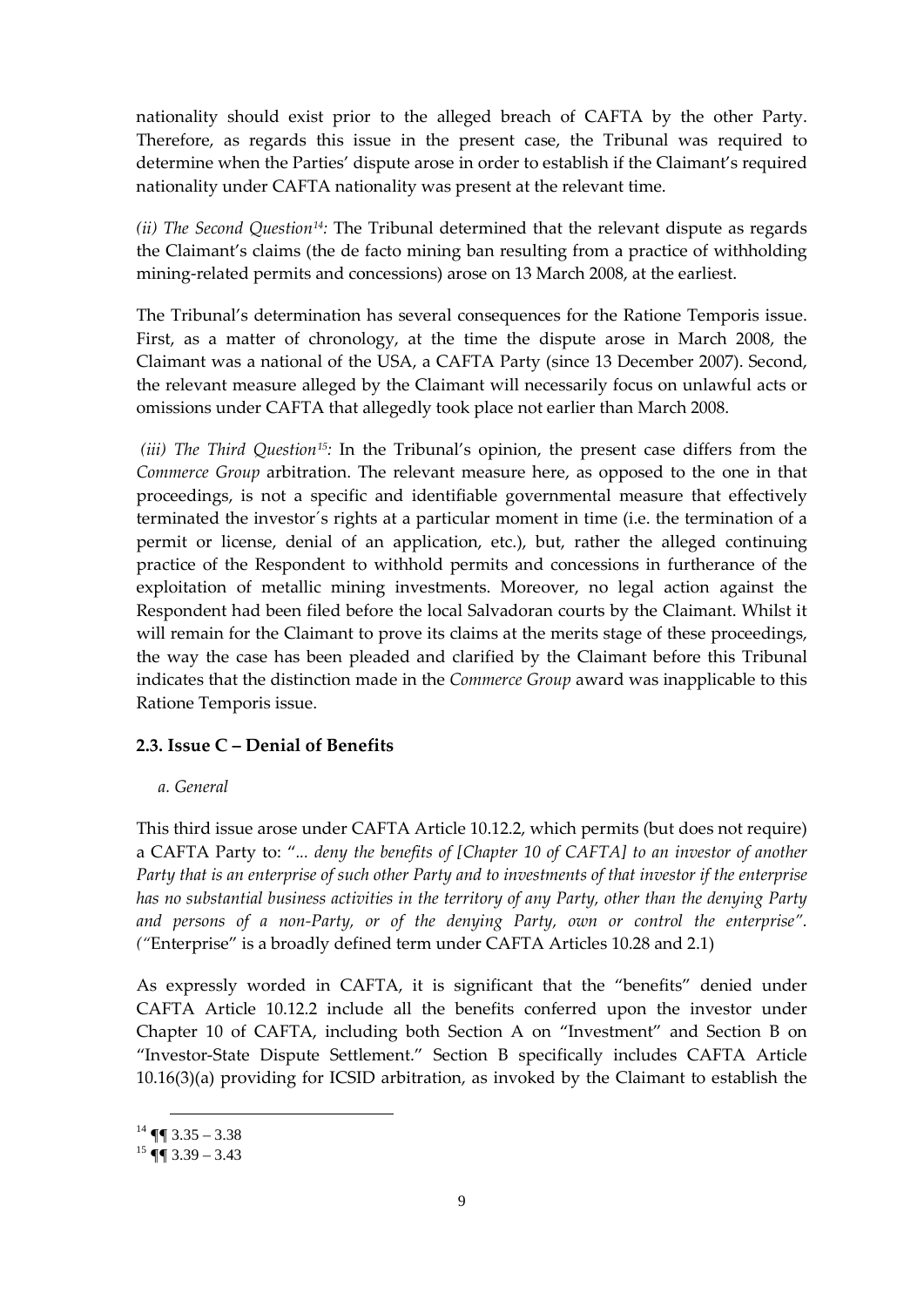Tribunal's jurisdiction. Therefore, the Tribunal determined that it must interpret the relevant text of CAFTA by itself, in accordance with the relevant principles for treaty interpretation under international law as codified in the Vienna Convention on the Law of Treaties.

The Tribunal approached this issue as to denial of benefits on the basis that it is primarily for the Respondent to establish, both as to law and fact, its positive assertion that the Respondent has effectively denied all relevant benefits under CAFTA pursuant to CAFTA Article 10.12.2.

#### *b. The Tribunal's Analysis*

The application of CAFTA Article 10.12.2 required the Respondent to establish two conditions: (i) that the Claimant has no substantial business activities in the territory of the USA (beyond mere form) and (ii) either (a) that the Claimant is owned by persons of a non-CAFTA Party (Canada) or (b) that the Claimant is controlled by persons of a non-CAFTA Party (also Canada, or at least persons not of the USA or the Respondent as CAFTA Parties). In addition, the Tribunal considered whether a third condition is required as to the time by which the Respondent should have elected to deny benefits under CAFTA Article 10.12.2 and, if so, whether that deadline was met by the Respondent in the present case.

*(i) Substantial Business Activitie***s[16:](#page-9-0)** the group of companies of which the Claimant forms part has and has had since December 2007 substantial business activities in the USA. However, in the Tribunal's view, this first condition under CAFTA Article 10.12.2 relates not to the collective activities of a group of companies, but to activities attributable to the "enterprise" itself, here the Claimant.

Accordingly, the relevant question was whether the Claimant by itself had substantial activities in the USA from 13 December 2007 onwards. In the Tribunal's view, the evidence adduced in these proceedings showed only that the Claimant was a passive actor both in the USA and the Cayman Islands both before and after December 2007, with no material change consequent upon its change of nationality.

The location (or non-location) of the Claimant's activities remained essentially the same notwithstanding the change in nationality; and such activities were equally insubstantial.

The Claimant's activities, both in the Cayman Islands and the USA, were principally to hold the shares of its subsidiaries in El Salvador. The Claimant's activities as a holding company were not directed at its subsidiaries' business activities in the USA, but in El Salvador, and it "is more akin to a shell company with no geographical location for its nominal, passive, limited and insubstantial activities."

<span id="page-9-0"></span> $16$  ¶  $4.63 - 4.78$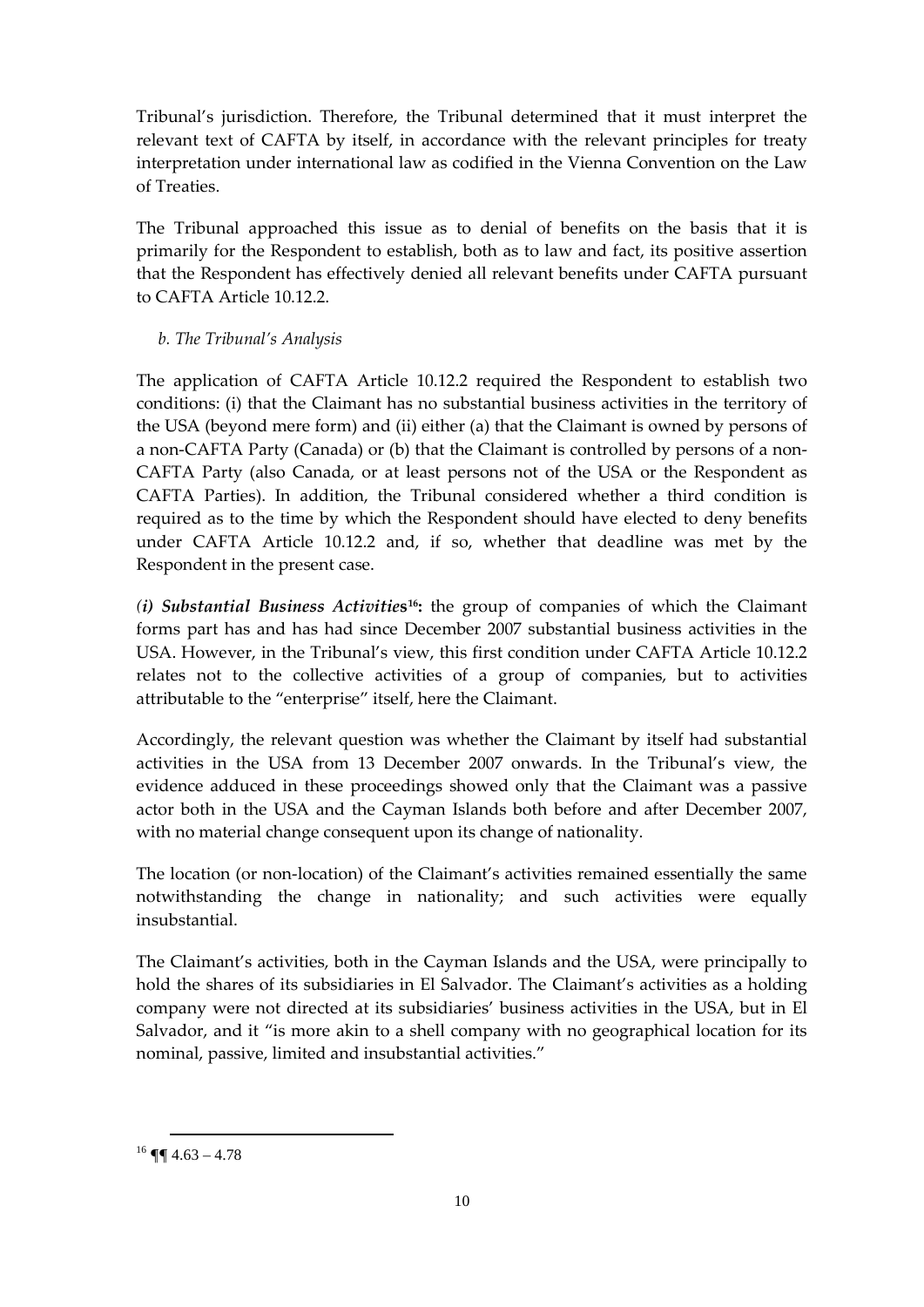*(ii) Ownership/Control[17:](#page-10-0)* The Claimant is wholly owned by its Canadian parent company, Pacific Rim, a person of a non-CAFTA Party. However, a majority of the shareholders in this Canadian company, both natural and legal persons, reside or at least have postal addresses in the USA. According to the Claimant, this factor is said to result in the Claimant being owned, albeit indirectly, by persons of a CAFTA Party (namely the USA).

In the Tribunal's view, the Respondent was correct in applying CAFTA's Annex 2.1 referring for natural persons as USA nationals to the US Immigration and Nationality Act. That statute's requirements for US citizenship or permanent allegiance to the USA cannot be met by adducing mere US postal addresses for shareholders in the Canadian parent company, even assuming them to be natural persons and however convenient or even appropriate for other domestic purposes.

It follows that the Tribunal found as a fact that the Claimant is owned by Pacific Rim Corporation, a legal person of a non-CAFTA Party. In these circumstances, it was not necessary for the Tribunal to decide the alternative part of this second question as to "control" under CAFTA Article 10.12.2.

*(iii) Timeliness[18](#page-10-1):* There is no express time-limit in CAFTA for the election by a CAFTA Party to deny benefits under CAFTA Article 10.12.2.

Given that this was the first denial of benefits by any CAFTA Party under CAFTA Article 10.12.2, denying benefits to the Claimant under CAFTA was a decision requiring particular attention by the Respondent, and it was not apparent that the Respondent deliberately sought or indeed gained any advantage over the Claimant by waiting until 1 March 2010 (as regards notification to the USA) or 3 August 2010 (for its invocation of denial of benefits to the Claimant).

Second, this was an arbitration subject to the ICSID Convention and the ICSID Arbitration Rules, as chosen by the Claimant under CAFTA Article 10.16(3)(a). Under ICSID Arbitration Rule 41, any objection by a respondent that the dispute is not within the jurisdiction of the Centre, or, for other reasons, is not within the competence of the tribunal "shall be made as early as possible" and "no later than the expiration of the time limit fixed for the filing of the counter-memorial". In the Tribunal's view, the Respondent has respected the time-limit imposed by ICSID Arbitration Rule 41.

Third, the Tribunal accepted the reasoning in Costa Rica's Submission, based on Article 1 of the ILC Draft Articles on Diplomatic Protection (2006). Article 16 of the ILC Draft Articles distinguishes between diplomatic protection and other actions and procedures. The Tribunal also noted a distinction between diplomatic protection under ICSID Article 27(1) and "informal diplomatic exchanges for the sole purpose of facilitating a settlement of a dispute" under ICSID Article 27(2).

<span id="page-10-0"></span> $17 \text{ }\P\P$  4.79 – 4.82

<span id="page-10-1"></span> $18 \text{ }\P\P$  4.83 – 4.91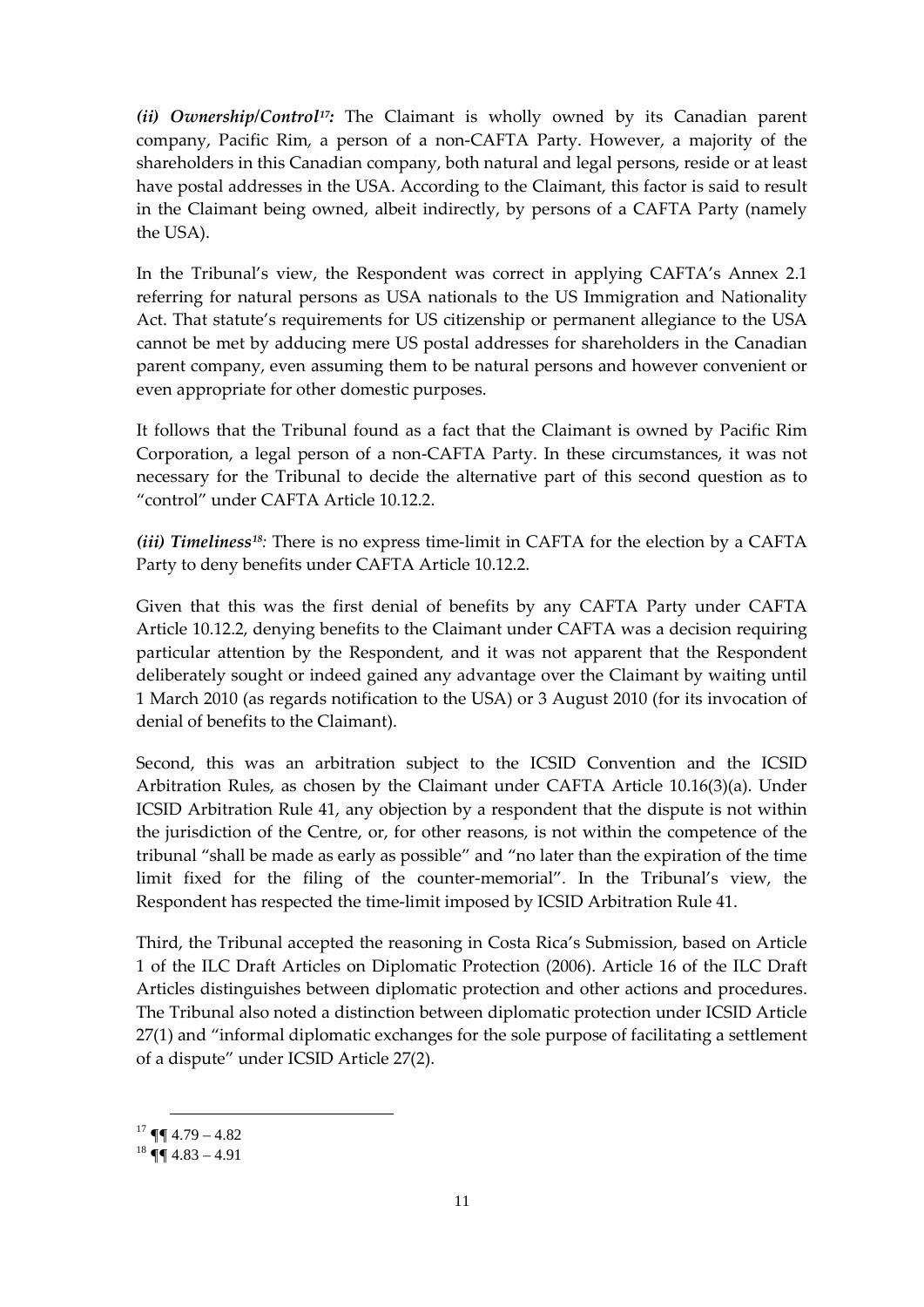In the Tribunal's view, the two CAFTA procedures envisaged by CAFTA Articles 18.3 and 20.4 fall short of diplomatic protection under international law. Accordingly, the Tribunal rejected the Claimant's submission based on ICSID Article 27(1).

As regards ICSID Article 25(1), the Tribunal accepted the Respondent's submission to the effect that the Respondent's consent to ICSID Arbitration in CAFTA Article 10.16.3(a) is necessarily qualified from the outset by CAFTA Article 10.12.2. A CAFTA Party's denial of benefits invoked after the commencement of an ICSID arbitration cannot be treated as the unilateral withdrawal of that Party's consent to ICSID arbitration under ICSID Article 25(1).

## **2.4. Issue D – Investment Law**

## *a. General*

The Respondent's independently and alternatively adduced another objection to the effect that the Tribunal lacks jurisdiction under the Investment Law of El Salvador to decide the Claimant's pleaded Non-CAFTA claims.

In the Tribunal's opinion, the Parties' debate under this separate issue could be determined largely as a matter of legal interpretation, where issues as to the standard of proof play no material part. It was, however, ultimately for the Claimant to establish the Tribunal's jurisdiction over its Non-CAFTA claims as a matter of such interpretation.

## *b. The Tribunal's Analysis*

## *(i) Investment Law[19](#page-11-0)*

Pursuant to Article 25 of the ICSID Convention, the Centre´s jurisdiction extends to: "any legal dispute arising directly out of an investment between a Contracting State and a national of another Contracting State which *the parties to the dispute consent in writing* to submit to the Centre" (emphasis supplied).

Article 15 of the Investment Law, provides, in material part: "In the case of disputes arising between foreign investors and the State, regarding their investment in El Salvador, the investors may submit the dispute to: (a) the International Center for Settlement of Investment Disputes (ICSID), in order to settle the dispute (…) in accordance with the Convention on Settlement of Investment Disputes Among States and Nationals of other States (ICSID Convention)".

The Tribunal determined that Article 15 of the Investment Law must be interpreted having regard to the words actually used, interpreted in a natural and reasonable way. In this sense, the Tribunal hold that the wording of Article 15 is clear and unambiguous. It clearly invites foreign investors to decide whether to submit their claims to local courts (Article 15, first paragraph) or to ICSID tribunals (Article 15, second paragraph, (a) and

<span id="page-11-0"></span> $19$  ¶  $5.27 - 5.40$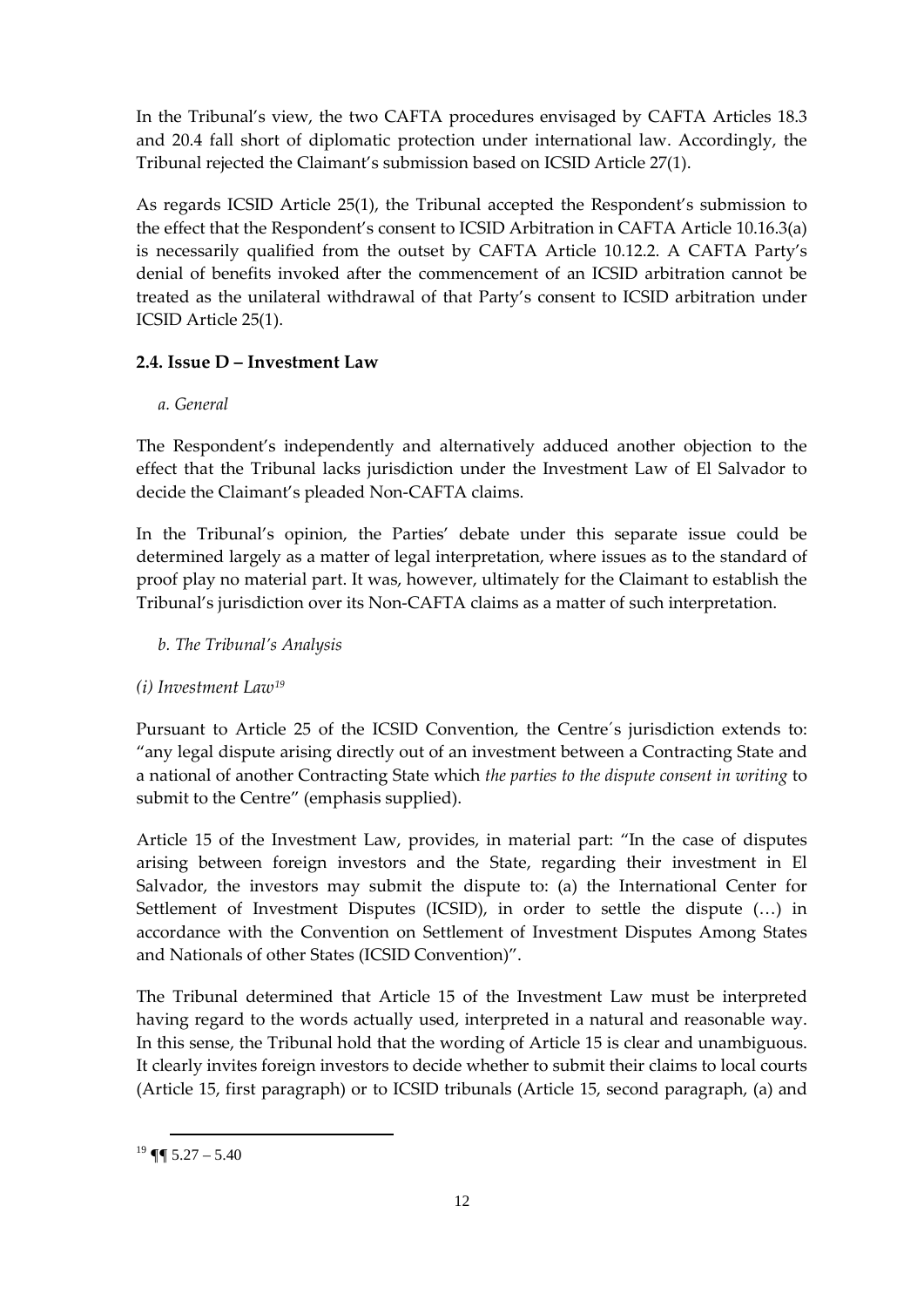(b)), therefore providing the consent of the Respondent required by Article 25 of the ICSID Convention which the investor can accept.

Nothing in the ICSID Convention establishes the need for specific wording in national legislation or other unilateral acts by which a State consents to ICSID jurisdiction. Consent must be evident and in writing; and, in the Tribunal´s opinion, both requirements were duly met in the present case.

Accordingly, the Tribunal decided that the wording of Article 15 of the Investment Law contains the Respondent's consent to submit the resolution of disputes with foreign investors to ICSID jurisdiction.

#### *(ii) Salvadoran Constitution[20](#page-12-0)*

With respect to the Salvadoran Constitution<sup>[21](#page-12-1)</sup>, the Tribunal did not find it incompatible or inconsistent with the consent provided to ICSID jurisdiction in Article 15 of the Investment Law.

Article 146 of the Salvadoran Constitution allows the Salvadoran State to submit disputes to arbitration or to an international tribunal in treaties or contracts as a qualification to the restrictions made earlier in the Constitution; and it should be read in such context (i.e. what treaties or concession contracts can contain or not).

The Tribunal found no merit in the Respondent's argument that if Article 15 constituted consent, the Claimant's claims were precluded for failing to initiate conciliation before arbitration. The conjunction "and" in Article 15 of the Investment Law can only mean that both dispute settlement mechanisms provided by the ICSID Convention are available to the Claimant. Once consent has been given by the Respondent (as it is in the form of Article 15), it is for the party instituting the proceedings to choose between conciliation and arbitration under the ICSID Convention.

#### *(iii) CAFTA waiver[22](#page-12-2)*

With regard to the question relating to the CAFTA waiver raised by the Respondent, the Tribunal considered that it fully addressed this same question in its Decision of 2 August 2010[23;](#page-12-3) and it here confirmed that answer. In particular, the Tribunal found no juridical difficulty in having an ICSID arbitration based on different claims arising from separate investment protections and separate but identical arbitration provisions, here CAFTA and the Investment Law. To the contrary, when consent to the same tribunal´s jurisdiction is contained in two or more instruments, the Respondent's suggestion that different ICSID arbitrations must be commenced under each instrument would render nugatory the natural inclinations of both investors and States for fairness, consistency and procedural efficiency in international arbitration.

<span id="page-12-0"></span> $20 \blacktriangleleft 5.41 - 5.44$ 

<span id="page-12-1"></span> $21$  Article 146.

<span id="page-12-2"></span> $22 \bullet 5.45$ 

<span id="page-12-3"></span><sup>23</sup> ICSID Case No. ARB/09/12, 2 August 2010, ¶¶ 252-253.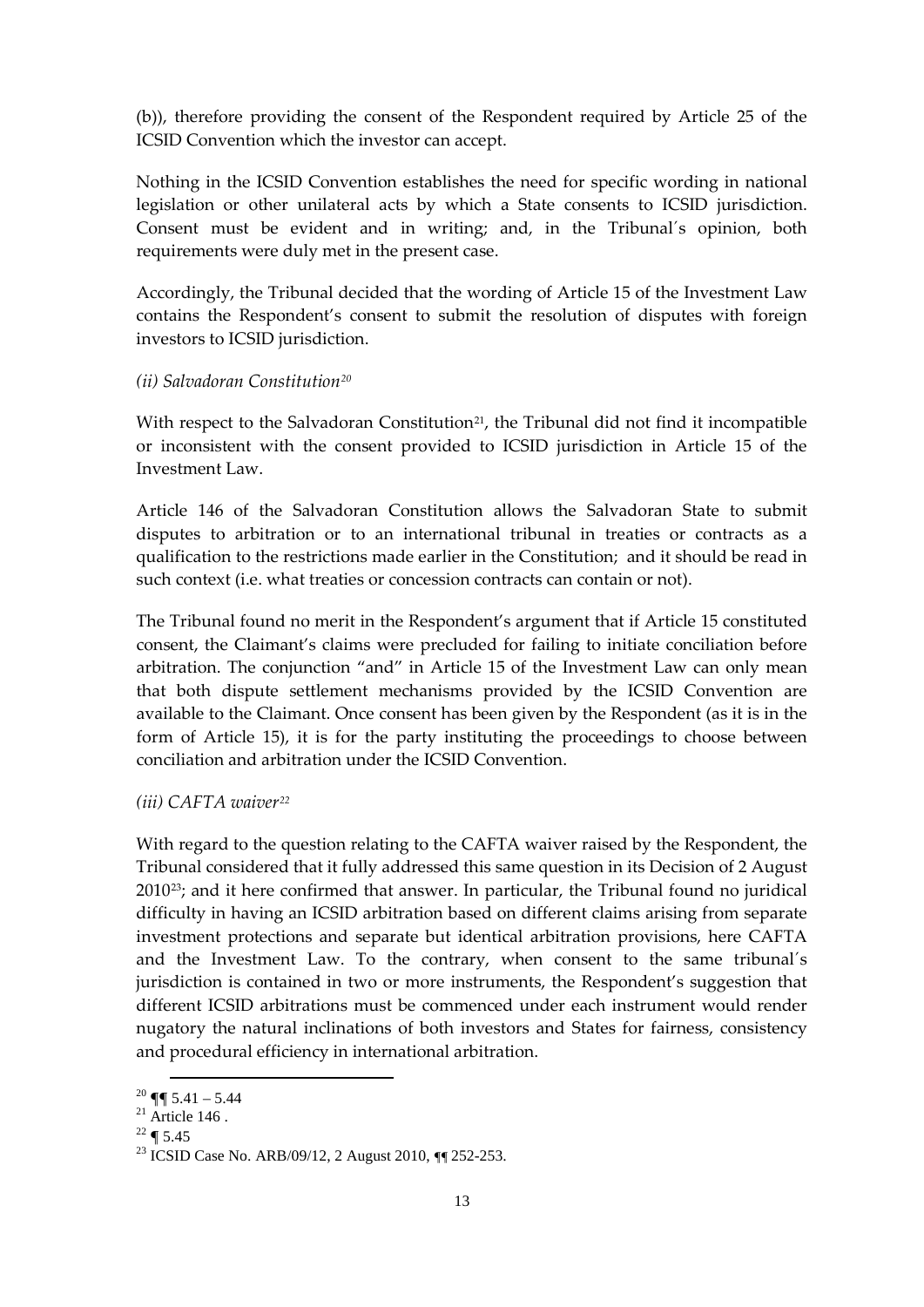*(iv) Indivisibility of Arbitration Proceedings[24](#page-13-0)*

As regards indivisibility, the Tribunal repeated paragraph 253 of its Decision of 2 August 2010:

*"In the Tribunal´s view, these arbitration proceedings are indivisible, being the same single ICSID arbitration between the same Parties before the same Tribunal in receipt of the same Notice of Arbitration (…). To decide otherwise would require an interpretation of CAFTA Article 10.18 (2) wholly at odds with its object and purpose and potentially resulting in gross unfairness to a claimant. There is no corresponding unfairness to the Respondent in maintaining these ICSID proceedings as one single arbitration. In particular, the Respondent does not here face any practical risk of double jeopardy. Lastly, it is hardly a legitimate objection to this Tribunal´s competence that it exercises jurisdiction over these Parties based not upon one consent to such jurisdiction from the Respondent but based upon two cumulative consents from the Respondent. It is an indisputable historical fact that several arbitration tribunals have exercised jurisdiction based on more than one consent from one disputant party, without being thereby deprived of jurisdiction."*

The Tribunal considered that these ICSID arbitration proceedings are indivisible; but it did not consider that the Claimant's claims are indivisible, given the Tribunal's decision to deny any jurisdiction over the Claimant's CAFTA claims. What remained in these proceedings for decision on the merits are the Claimant's non-CAFTA claims and the Tribunal's jurisdiction to decide these claims in this ICSID arbitration cannot be affected by its rejection of the Claimant's CAFTA Claims under this Decision. To this extent, the Tribunal accepted the Claimant's submission that: "… Claimant commenced this proceeding by both invoking CAFTA and the Investment Law, and the Tribunal has already held that this dual invocation of consent did not violate Claimant´s waiver provision. Where the *commencement* of the proceeding did not violate the waiver, it can hardly be imagined that its *continuation* would somehow do so, regardless of which claims go forward and which do not …"200

#### **2.5. Issue E –Legal and Arbitration Costs**

*a. General*

This issue as to costs arose under ICSID Arbitration Rule 28(1) and CAFTA Article 10.20.4 & 10.20.6. It also arises under Paragraph 266(3) of the Tribunal's Decision of 2 August 2010, whereby the Tribunal reserved its powers to order costs under CAFTA Article 10.20.6 until the final stage of these arbitration proceedings.

*b. The Tribunal's Analysis[25](#page-13-1)*

The Tribunal considered that neither the Claimant nor the Respondent can be regarded as having either wholly succeeded or wholly lost their respective cases. Whilst the

<span id="page-13-0"></span> $24$  ¶¶ 5.46 – 5.47

<span id="page-13-1"></span><sup>&</sup>lt;sup>25</sup>  $\P$  6.77 – 6.83